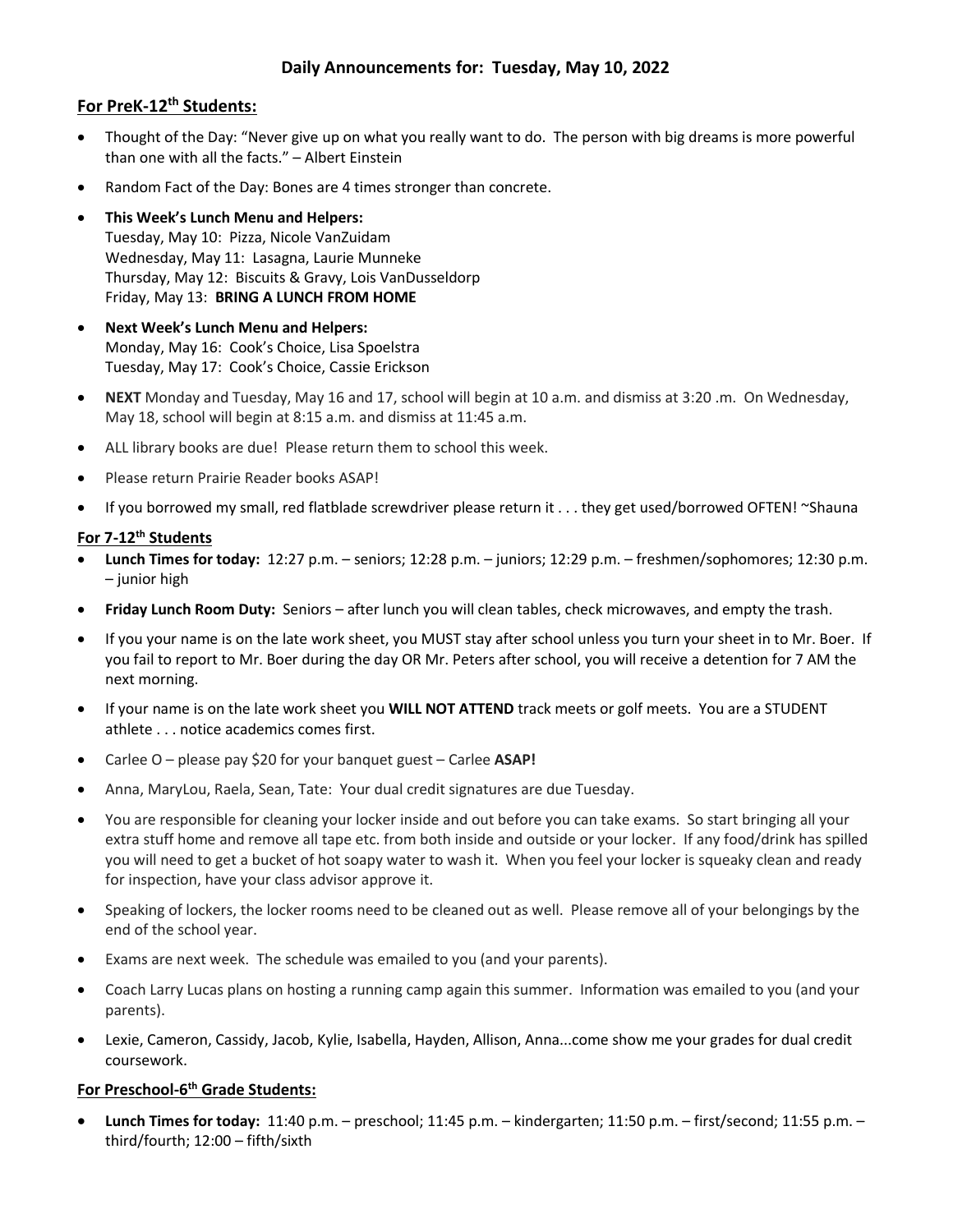- You are responsible for cleaning your locker inside and out. So start bringing all your extra stuff home and remove all tape etc. from both inside and outside or your locker.
- The winner in piano karate for the Black Belt is Eilie DeHaan and  $2^{nd}$  place for winning the Brown Belt is Danae Feenstra. Thank you to all who participated!
- Dress code reminder no tank tops. Parents please help us with this.

### **Parents/Readers on the Web:**

- Ymker gift cards for SALE!
	- Warm weather is on the way!! It's time to start yardwork and planting!
	- Flower for MOM Mother's Day is right around the corner!
	- Remember your loved one with flowers for memorial Day!

Ymker gift cards can be bought in increments of \$30 and used at Armour and Platte locations through June 4. Certificates are immediately available and can be picked up at the school office, or delivered to Platte or Corsica. Contact the school (605-243-2211), Corinne Middendorp (605-680-4087), or Tracy Maas (605-680-4511) to get yours today!

- Exams for 7-12th grade students will be held **NEXT** Monday Wednesday, May 16-18. If you rely on HS students for transportation of younger students please keep in mind that JH and HS students are not required to be here if they do not have an exam. Please check with them in advance and make transportation arrangements **PRIOR TO THE START OF THE SCHOOL DAY!**
- **NEXT** Monday and Tuesday, May 16 and 17, school will begin at 10 a.m. and dismiss at 3:20 .m. On Wednesday, May 18, school will begin at 8:15 a.m. and dismiss at 11:45 a.m.
- Academic and Athletic Awards night for  $7<sup>th</sup>$ -12<sup>th</sup> is this Thursday, May 12 at 7:00 p.m. in the gymnasium. This will not be combined with Andes Central this year.

### **Yesterday's Tardies**

Nadia VZ – 1st hr

### **Today's Absences**

Raela B

### **Today's School Excused Absences**

JH/HS track dismiss at 8:45 .m. - Sonya H, Isabella B, Anna DH, Allison M, Josie B, Sabas DH, Kalee D, Garth M, Gabbie O, Halle O, Audrey DH, Eilie DH, Cheyenne S, Kathryn B, Brooklyn H

### **Upcoming Absences**

Friday, May 13 Allison M Isabella B Lexie VP

### **Upcoming School Excused Absences**

Thursday, May 12 HS track at Parkston TBD Friday, May 13 Golf all day – Hayden H, Mary Lou S, Lexie VP, Marissa M, Danica M

#### **Upcoming Activities**

May 10 Scrip JH/HS TM Ft. Randall Conf. at Avon, 11 a.m.

- May 12 Awards Night, 7 p.m.
- May 13 GM Avon/BonHomme Invite, 10 a.m. girls at Tyndall boys at Springfield HS TM Buck Timmons Relays at Parkston, 2 p.m.
- May 16 Drivers Ed, 6-9 p.m.
- May 18 Noon Dismissal